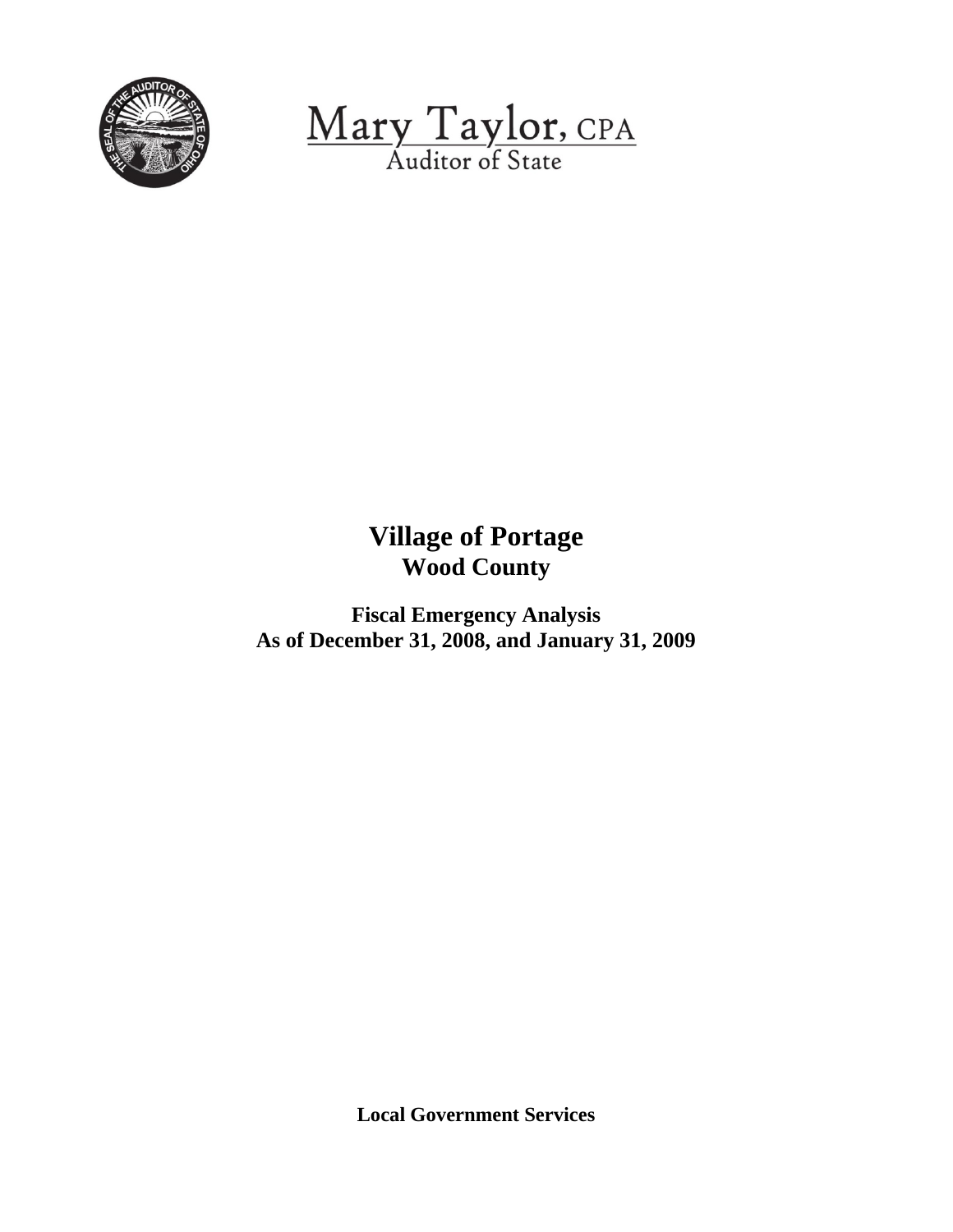# Village of Portage, Wood County

# Fiscal Emergency Analysis

## Table of Contents

| Condition 4: Past Due Accounts Payable from the General Fund and All Funds 4 |  |
|------------------------------------------------------------------------------|--|
|                                                                              |  |
|                                                                              |  |
|                                                                              |  |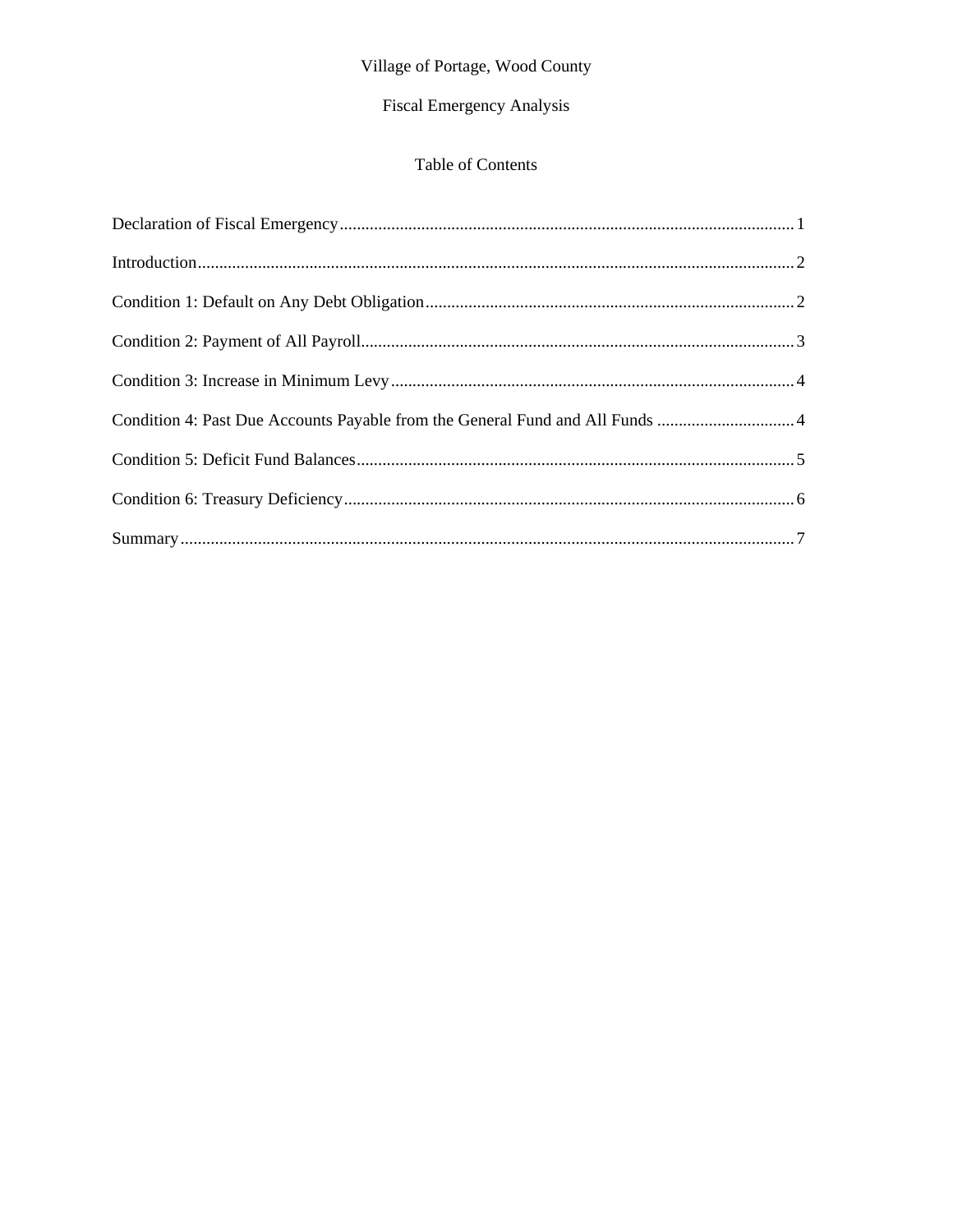<span id="page-2-0"></span>

Mary Taylor, CPA Auditor of State

### **Declaration of Fiscal Emergency**

The Auditor of State performed a fiscal analysis of the Village of Portage pursuant to Section 118.03 of the Ohio Revised Code. This analysis indicates and it is hereby declared that a fiscal emergency exists at the Village of Portage as defined in Section 118.03(A)(5) and (6) of the Ohio Revised Code.

Accordingly, this report is hereby submitted and filed with Bruce Shepherd, Fiscal Officer of the Village of Portage; W. Mark Wolford, Mayor of the Village of Portage; Jay Sockman, President Pro Tempore of Council of the Village of Portage; Kevin Boyce, Treasurer of State; Jennifer Brunner, Secretary of State; Ted Strickland, Governor; J. Pari Sabety, Director of the Office of Budget and Management; and the Wood County Budget Commission.

Mary Jaylor

Mary Taylor, CPA Auditor of State

April 8, 2009

Local Government Services Section 88 E. Broad St. / Sixth Floor / Columbus, OH 43215‐3506 Telephone: (614) 466‐4717 (800) 345‐2519 Fax: (614) 728‐8027 www.auditor.state.oh.us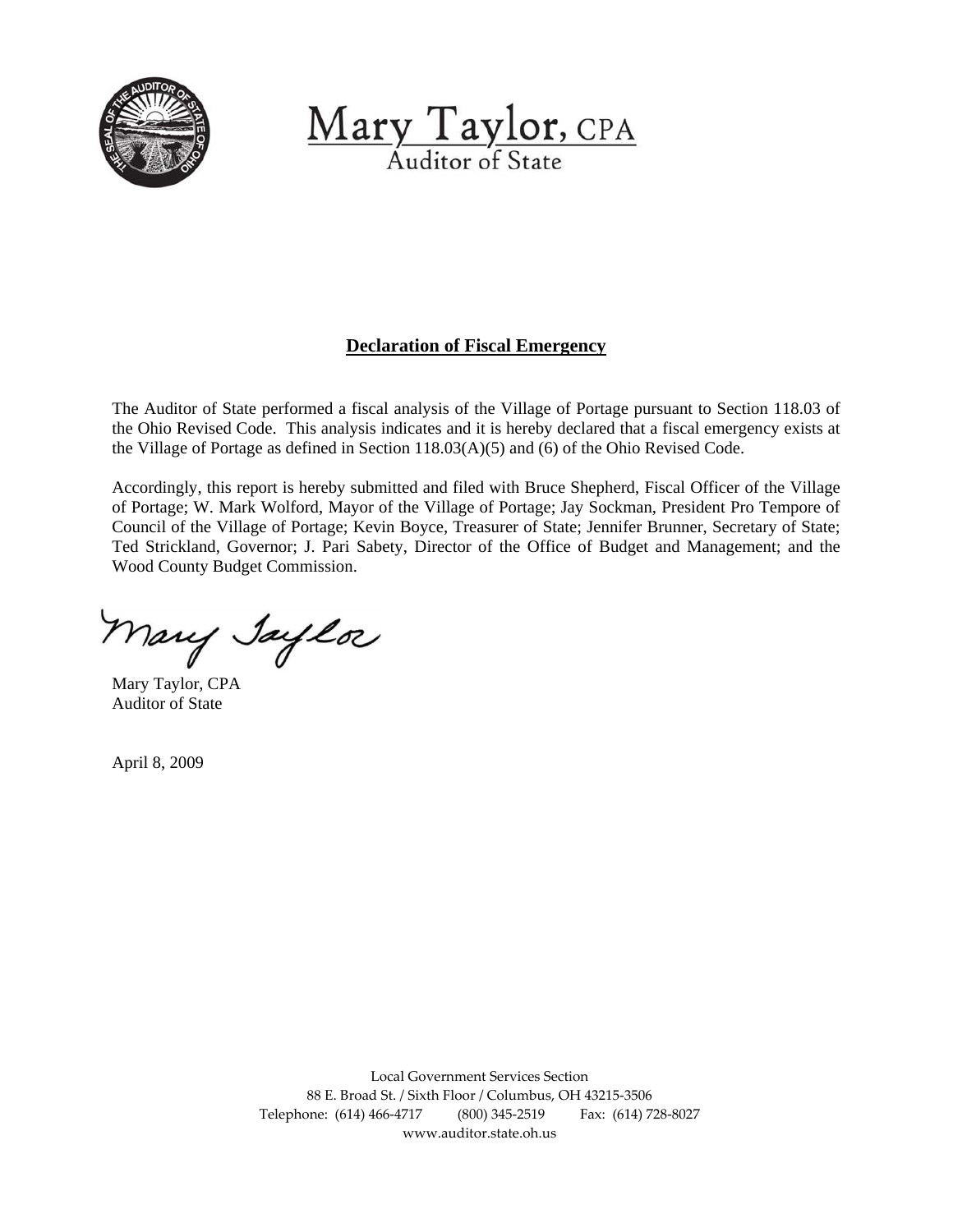#### <span id="page-3-0"></span>**Introduction**

As provided by Sections 118.021 and 118.04(A) of the Ohio Revised Code, Mayor W. Mark Wolford requested that a fiscal analysis be performed by the Auditor of State for the Village of Portage, Wood County (the Village). The purpose of the analysis was to determine if the financial condition of the Village justifies the declaration of a fiscal watch or fiscal emergency.

A village is placed in fiscal emergency if any one of six conditions described in Section 118.03 of the Ohio Revised Code exists. The six conditions are: 1) default on any debt obligation; 2) failure to make payment of all payroll; 3) an increase in the minimum levy of the village which results in the reduction in the minimum levy of another subdivision; 4) significant past due accounts payable; 5) substantial deficit balances in village funds; and 6) a sizeable deficiency in the village's treasury when the balance is compared to the positive cash balances of the village's funds.

The existence of the conditions described under Conditions 4, 5, and 6 of this report at year end do not constitute a basis for the declaration of fiscal emergency if the Village clearly demonstrates to the satisfaction of the Auditor of State that the conditions no longer exist at the time of the determination. The Village has not requested that the determination be delayed nor made a substantial showing that it has taken steps to remove the conditions.

This report identifies the procedures performed and the conclusions reached with respect to Conditions 1, 2, and 3 as of January 31, 2009, the date of the determination, and with respect to Conditions 4, 5, and 6 as of December 31, 2008.

#### **Condition One - Default on Any Debt Obligation**

Section 118.03(A)(1) of the Ohio Revised Code defines a fiscal emergency condition as:

The existence, at the time of the determination by the Auditor of State under Section 118.04 of the Revised Code, of a default on any debt obligation for more than thirty days.

The Village's outstanding debt is as follows:

| Debt Issue                          | Interest<br>Rate | <i>Issue</i><br>Date | <i>Issue</i><br>Amount |
|-------------------------------------|------------------|----------------------|------------------------|
| <b>Mortgage Revenue Bonds</b>       |                  |                      |                        |
| Sewer System Mortgage Revenue Bonds | 5.625%           | 12/1/93              | \$545,000              |
| Sewer System Mortgage Revenue Bonds | 5.5              | 12/1/93              | 64,000                 |
| Lease                               |                  |                      |                        |
| Ford Motor Credit Company           | 5.5              | 4/16/07              | 24.436                 |

We obtained a list of outstanding debt from the 2007 audited financial statements and the amortization schedules to identify the last scheduled payments due before January 31, 2009, and reviewed the council minutes for any debt issued in 2008 and 2009.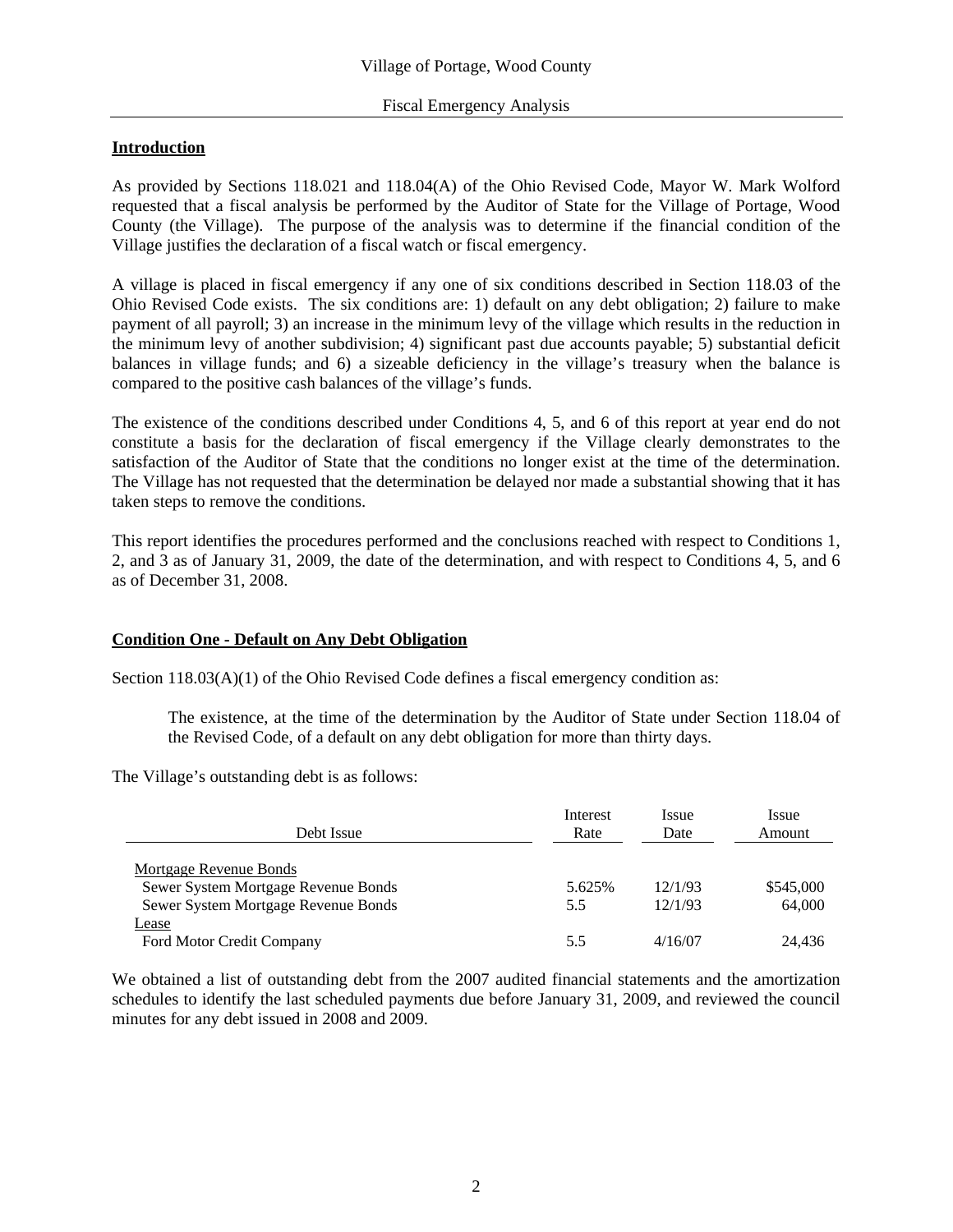<span id="page-4-0"></span>The debt issue, the payment due date, and the amount due and unpaid prior to the date of determination are presented below:

|                                     |         |          | Payments<br>30 Days |
|-------------------------------------|---------|----------|---------------------|
|                                     | Payment | Amount   | Past Due at         |
| Debt Issue                          | Date    | Due      | January 31, 2009    |
| Mortgage Revenue Bonds              |         |          |                     |
| Sewer System Mortgage Revenue Bonds | 12/1/08 | \$35,011 | \$0                 |
| Sewer System Mortgage Revenue Bonds | 12/1/08 | 4,021    | $\theta$            |
| <u>Lease</u>                        |         |          |                     |
| Ford Motor Credit Company           | Monthly | 479      | $\Omega$            |

Conclusion: A fiscal emergency condition does not exist under Ohio Revised Code Section 118.03(A)(1). No default on any debt obligation for more than thirty days existed at January 31, 2009.

#### **Condition Two - Payment of All Payroll**

Section 118.03(A)(2) of the Ohio Revised Code defines a fiscal emergency condition as:

The existence, at the time of the determination by the Auditor of State under Section 118.04 of the Revised Code, of a failure for lack of cash in the funds to make payment of all payroll to employees of the municipal corporation, county, or township in the amounts and at the times required by law, ordinances, resolutions, or agreements, which failure of payment has continued:

- a. For more than thirty days after such time for payment, or
- b. Beyond a period of extension, or beyond the expiration of ninety days from the original time for payment, whichever first occurs, if the time for payment has been extended for more than thirty days by the written consent of at least two-thirds of the employees affected by such failure to pay, acting individually or by their duly authorized representatives.

We reviewed the payroll records of the Village as of December 31, 2008. We reviewed the council minutes, ordinances, resolutions, and had a discussion with the Fiscal Officer to determine the employees of the Village, pay rates, frequency of payroll, and whether any extensions for the payment of payroll existed. We reviewed the cash journal and cancelled checks to determine whether Village employees had been paid within the time specified by Sections  $118.03(A)(2)(a)$  and (b) of the Ohio Revised Code.

Conclusion: A fiscal emergency condition does not exist under Section 118.03(A)(2) of the Ohio Revised Code as of January 31, 2009. All employees have been paid in amounts and at the times required by Village ordinance.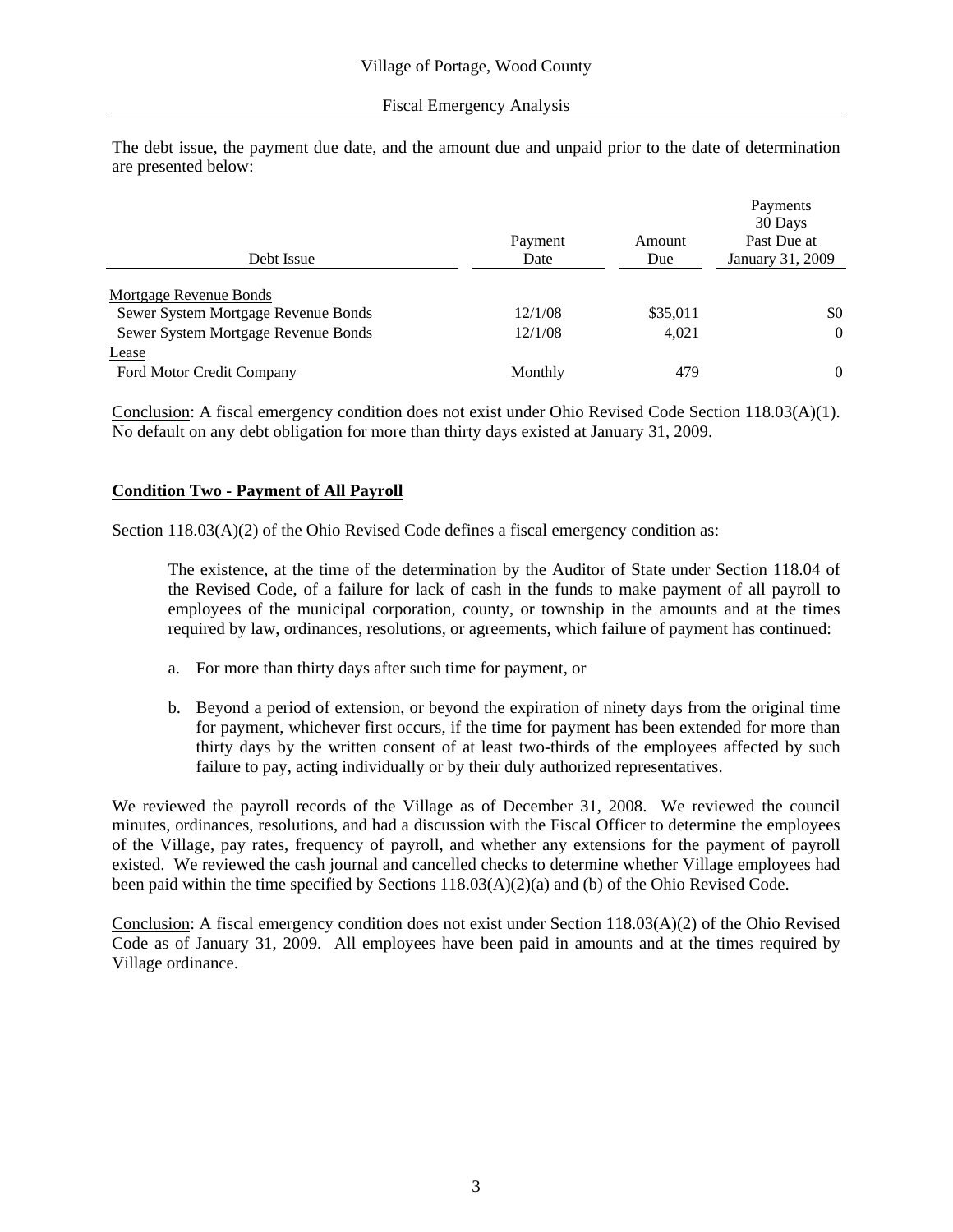#### <span id="page-5-0"></span>**Condition Three - Increase in Minimum Levy**

Section 118.03(A)(3) of the Ohio Revised Code defines a fiscal emergency condition as:

An increase, by action of the county budget commission pursuant to division (D) of Section 5705.31 of the Revised Code, in the minimum levy of the municipal corporation, county, or township for the current or next fiscal year which results in a reduction in the minimum levies for one or more other subdivisions or taxing districts.

We confirmed with the Wood County Budget Commission whether there had been an increase, pursuant to division (D) of Section 5705.31 of the Ohio Revised Code, in the minimum levy of the Village for 2008 or 2009 which resulted in a reduction in the minimum levies for one or more other subdivisions or taxing districts. The confirmation received from the Wood County Budget Commission indicated that the Budget Commission had not taken any action to increase the inside millage of the Village for 2008 or 2009.

Conclusion: A fiscal emergency condition does not exist under Section 118.03(A)(3) of the Ohio Revised Code as of January 31, 2009. The Wood County Budget Commission has not taken any action to increase the inside millage of the Village by reducing another subdivision's inside millage.

#### **Condition Four - Past Due Accounts Payable from the General Fund and All Funds**

Section 118.03(A)(4) of the Ohio Revised Code defines a fiscal emergency condition as:

 The existence of a condition in which all accounts that, at the end of its preceding fiscal year, were due and payable from the general fund and that either had been due and payable at least thirty days at the end of the fiscal year or to which a penalty has been added for failure to pay by the end of the fiscal year, including, but not limited to, final judgments, fringe benefits payments due and payable, and amounts due and payable to persons and other governmental entities and including any interest and penalties thereon, less the year end balance in the general fund for that year, or in which all accounts that, at the end of its preceding fiscal year, were due and payable from all funds of the municipal corporation, county, or township and that either had been due and payable for at least thirty days at the end of the fiscal year or to which a penalty has been added for failure to pay by the end of the fiscal year less the year end balance in the general fund and in the respective special funds lawfully available to pay such accounts during the preceding fiscal year, excluding nonrecurring receipts, of the general fund and of all special funds from which such accounts lawfully are payable. Accounts due and payable shall not include any account, or portion thereof, that is being contested in good faith.

We reviewed the accounts payable as of December 31, 2008, that were due from the general fund and from all funds that had been due and payable for at least thirty days, or to which a penalty had been added for failure to pay as of December 31, 2008, including, but not limited to, final judgments, fringe benefits payments due and payable, and amounts due and payable to persons and other governmental entities, including any interest and penalties.

Conclusion: A fiscal emergency condition does not exist under Section 118.03(A)(4) of the Ohio Revised Code. There were no accounts payable due from the general fund and from all funds that were at least thirty days past due as of December 31, 2008, which exceeded one-sixth of the general fund budget or one-sixth of the available revenues of the respective special funds.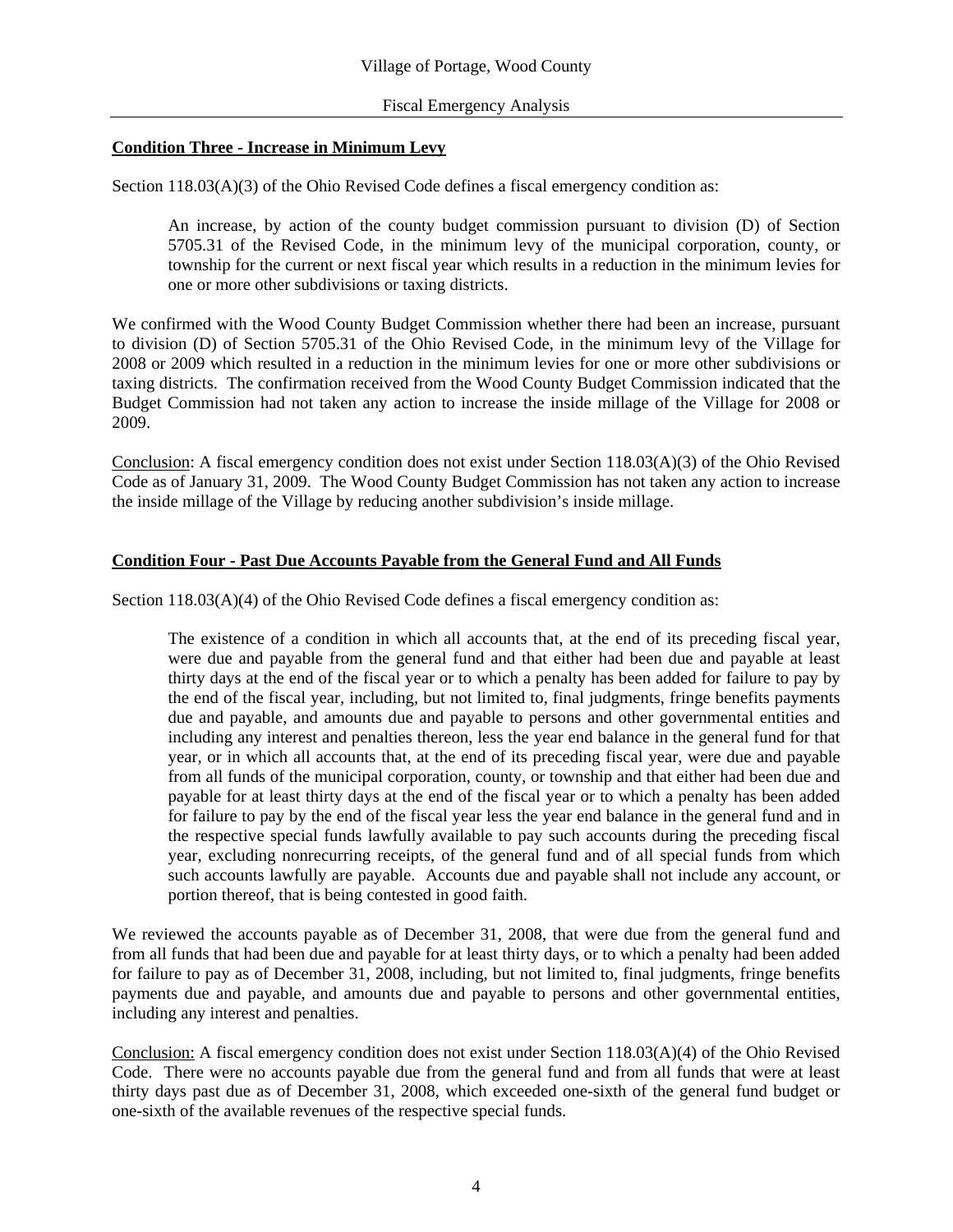#### <span id="page-6-0"></span>**Condition Five - Deficit Fund Balances**

Section 118.03(A)(5) of the Ohio Revised Code defines a fiscal emergency condition as:

The existence of a condition in which the aggregate of deficit amounts of all deficit funds at the end of its preceding fiscal year, less the total of any year end balance in the general fund and in any special fund that may be transferred as provided in Section 5705.14 of the Revised Code to meet such deficit, exceeded one-sixth of the total of the general fund budget for that year and the receipts to those deficit funds during that year other than from transfers from the general fund.

We computed the adjusted aggregate sum of all deficit funds as of December 31, 2008, by subtracting all accounts payable and encumbrances from the year end cash fund balance of each fund. We then determined if the aggregate deficit fund balance exceeded one-sixth of the general fund budget and the receipts to those deficit funds. We then identified funds that may be transferred, as provided in Section 5705.14 of the Ohio Revised Code, to meet such deficits to arrive at the unprovided portion of the aggregate deficit.

Schedule I

#### Deficit Fund Balances Ohio Revised Code Section 118.03(A)(5) As of December 31, 2008

| Funds                        | Cash<br>Fund<br><b>Balances</b> | <b>Less Accounts</b><br>Payable and<br>Encumbrances | Adjusted<br>Aggregate<br>Sum of Funds<br>with Deficit<br><b>Balances</b> | One-Sixth<br>General Fund<br>Budget/Fund<br>Receipts | Unprovided<br>Portion of<br>Aggregate<br>Deficit |
|------------------------------|---------------------------------|-----------------------------------------------------|--------------------------------------------------------------------------|------------------------------------------------------|--------------------------------------------------|
| General                      | $(\$91,957)$                    | $(\$30)$                                            | $(\$91,987)$                                                             | \$28,731                                             | $(\$63,256)$                                     |
| <b>Street Construction</b>   | (26, 841)                       | 0                                                   | (26, 841)                                                                | 2,752                                                | (24,089)                                         |
| Subtotal                     | (\$118,798)                     | $(\$30)$                                            | (\$118,828)                                                              | \$31,483                                             | (87, 345)                                        |
| Funds Available for Transfer |                                 |                                                     |                                                                          |                                                      | O                                                |

Total Unprovided Portion of Aggregate Deficit Funds (\$87,345)

Section 118.03(B) of the Ohio Revised Code provides in part:

Any year end condition described in division (A)(5) of this section shall not constitute a fiscal emergency condition if the municipal corporation, county, or township clearly demonstrates to the satisfaction of the Auditor of State prior to the time of the Auditor of State's determination that such condition no longer exists at the time of the determination pursuant to Section 118.04 of the Revised Code. For the purpose of such demonstration, there shall be taken into account the positive balances at the time of such demonstration, rather than at the end of the fiscal year, and there shall be taken into account the moneys and marketable securities in the treasury of the municipal corporation, county, or township at the time of such demonstration that are, in the case of division (A)(5) of this section, held for the general fund or any special fund that may be transferred as provided in section 5705.14 of the Revised Code to meet such deficit provided that changes from the year end condition resulting from transfers not authorized pursuant to Chapter 5705 of the Revised Code. Borrowings or advances between funds shall not be taken into account to demonstrate improvement in any fiscal emergency condition.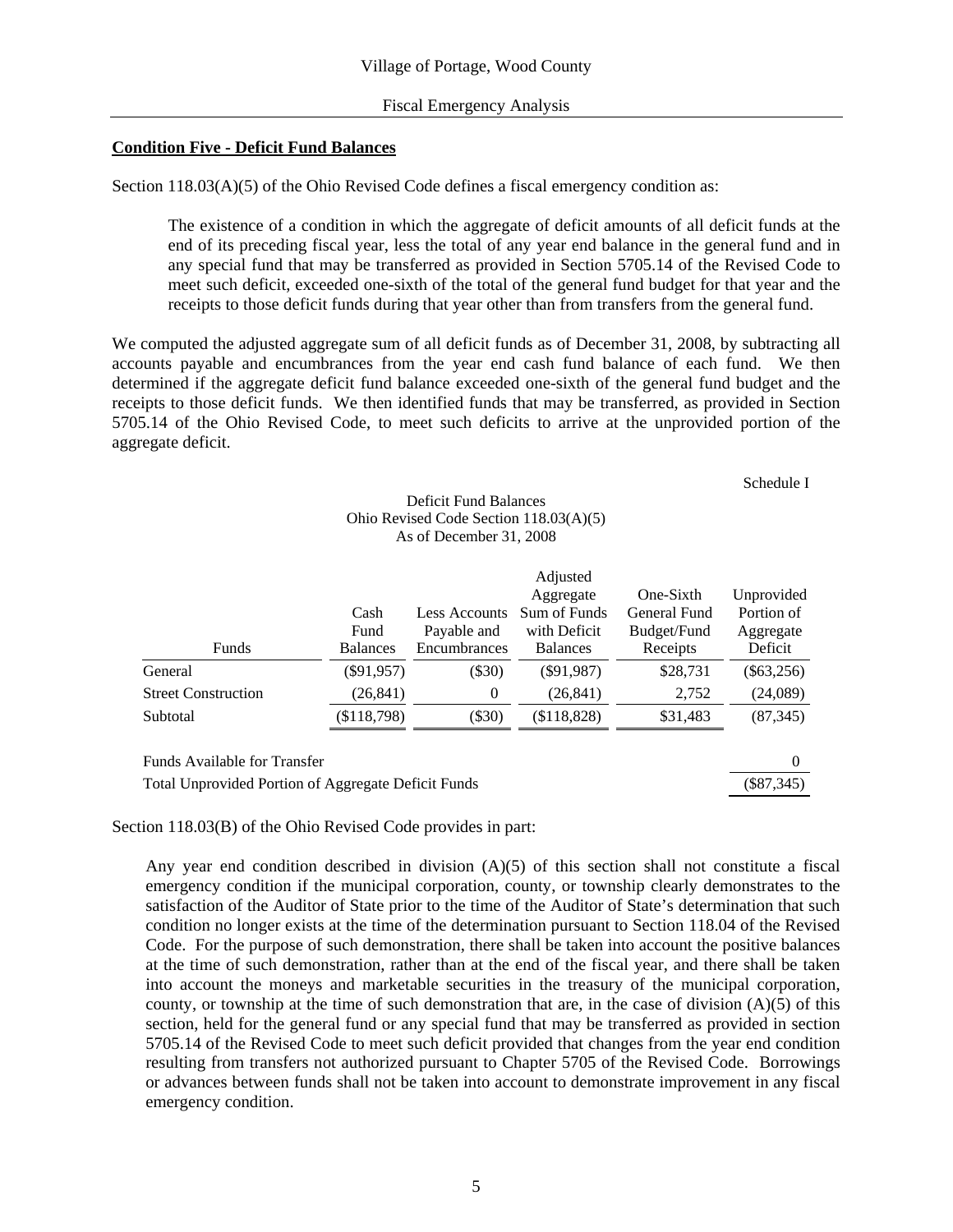#### Fiscal Emergency Analysis

<span id="page-7-0"></span>We computed the adjusted aggregate sum of all deficit funds as of January 31, 2009, by subtracting all accounts payable and encumbrances from the year end cash fund balance of each fund. We then determined if the aggregate deficit fund balance exceeded one-sixth of the general fund budget and the receipts to those deficit funds. We then identified funds that may be transferred, as provided in Section 5705.14 of the Ohio Revised Code, to meet such deficits to arrive at the unprovided portion of the aggregate deficit.

#### Schedule II

#### Deficit Fund Balances Ohio Revised Code Section 118.03(B) As of January 31, 2009

|                              |                 |                      | Adjusted        |              |              |
|------------------------------|-----------------|----------------------|-----------------|--------------|--------------|
|                              |                 |                      | Aggregate       | One-Sixth    | Unprovided   |
|                              | Cash            | <b>Less Accounts</b> | Sum of Funds    | General Fund | Portion of   |
|                              | Fund            | Payable and          | with Deficit    | Budget/Fund  | Aggregate    |
| Funds                        | <b>Balances</b> | Encumbrances         | <b>Balances</b> | Receipts     | Deficit      |
| General                      | (\$105, 135)    | \$0                  | $(\$105,135)$   | \$29,908     | $(\$75,227)$ |
| <b>Street Construction</b>   | (30,628)        | 0                    | (30,628)        | 2,750        | (27, 878)    |
| Subtotal                     | (\$135,763)     | \$0                  | (\$135,763)     | \$32,658     | (103, 105)   |
|                              |                 |                      |                 |              |              |
| Funds Available for Transfer |                 |                      |                 |              | $\Omega$     |

Total Unprovided Portion of Aggregate Deficit Funds (\$103,105) (\$103,105)

Conclusion: Schedules I and II indicate that a fiscal emergency condition exists under Section 118.03(A)(5) and 118.03(B) of the Ohio Revised Code as of December 31, 2008, and January 31, 2009, respectively. The total unprovided portion of the aggregate deficit funds as of December 31, 2008, and January 31, 2009, is \$87,345 and \$103,105, respectively.

#### **Condition Six - Treasury Deficiency**

Section 118.03(A)(6) of the Ohio Revised Code defines a fiscal emergency condition as:

The existence of a condition in which, at the end of the preceding fiscal year, moneys and marketable investments in or held for the unsegregated treasury of the municipal corporation, county, or township, minus outstanding checks and warrants were less in amount than the aggregate of the positive balances of the general fund and those special funds the purposes of which the unsegregated treasury is held to meet and such deficiency exceeded one-sixth of the total amount received into the unsegregated treasury during the preceding fiscal year.

Section 118.03(B) of the Ohio Revised Code provides in part:

Any year end condition described in division  $(A)(6)$  of this section shall not constitute a fiscal emergency condition if the municipal corporation, county, or township clearly demonstrates to the satisfaction of the Auditor of State prior to the time of the Auditor of State's determination that such condition no longer exists at the time of the determination pursuant to Section 118.04 of the Revised Code. For the purpose of such demonstration, there shall be taken into account the moneys and marketable securities in the treasury of the municipal corporation, county, or township at the time of such demonstration that are, in the case of division (A)(6) of this section, held to meet such positive balances.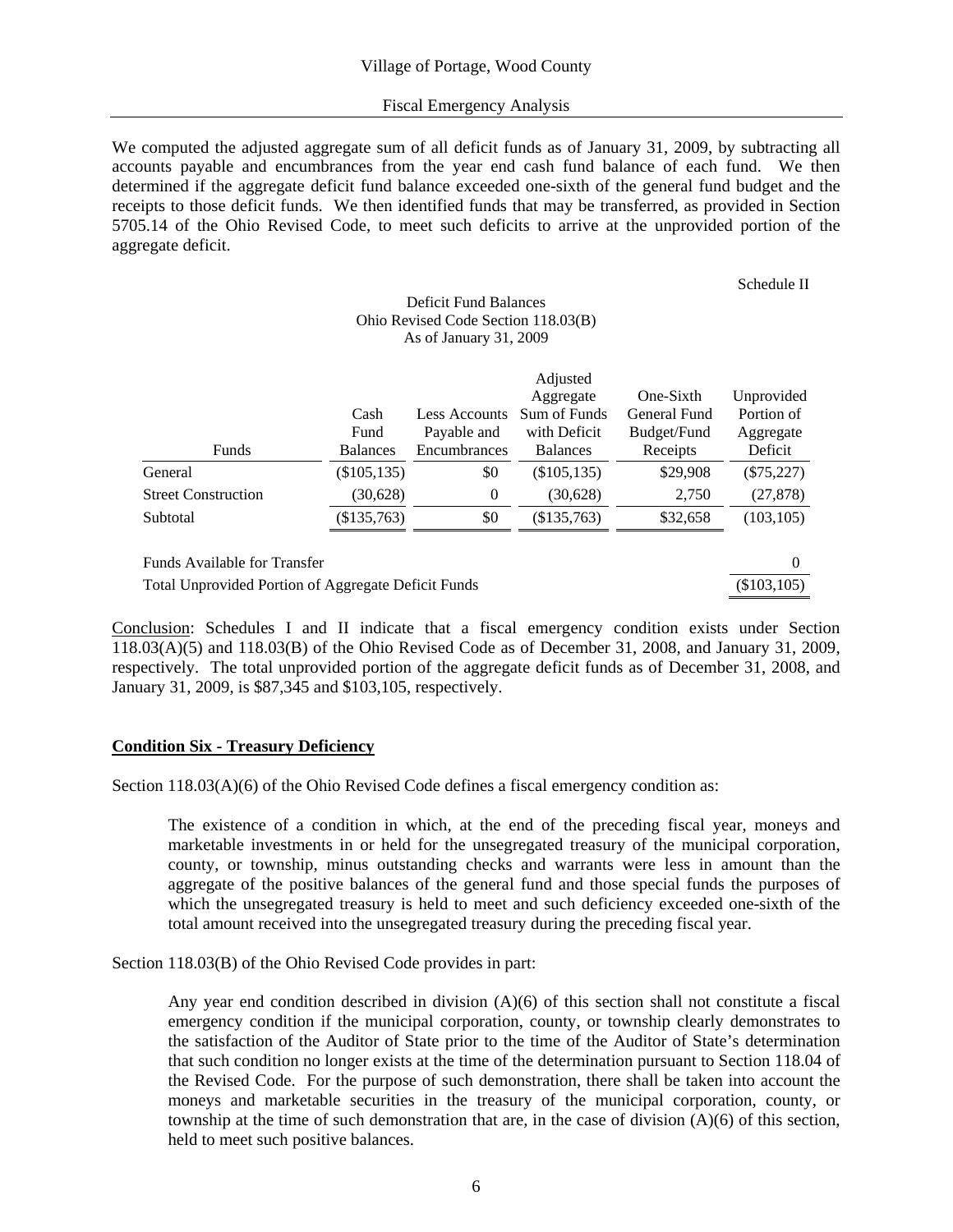#### Fiscal Emergency Analysis

<span id="page-8-0"></span>We verified the Village's reconciled bank balance to its statement of cash position for all funds as of December 31, 2008, and as of January 31, 2009, which included subtracting reconciling factors to arrive at a treasury balance. We then determined the aggregate sum of all positive fund cash balances, the purpose of which the unsegregated treasury is held to meet, to determine the treasury deficit. We then subtracted from the treasury deficit one-sixth of the amount received into the treasury during 2008 and the estimated amount to be received into the treasury during 2009 to determine if a treasury deficiency exists.

Schedule III

#### Treasury Balance Ohio Revised Code Section 118.03(A)(6) and 118.03(B) as of December 31, 2008, and January 31, 2009

|                                                                 | Amounts at<br>December 31, 2008 | Amounts at<br>January 31, 2009 |
|-----------------------------------------------------------------|---------------------------------|--------------------------------|
| <b>Bank Cash Balance</b>                                        |                                 |                                |
| Huntington Bank - General Checking                              | \$130,471                       | \$117,355                      |
| Huntington Bank - Secondary Checking                            | 858                             | 858                            |
| <b>Total Bank Cash Balance</b>                                  | 131,329                         | 118,213                        |
| Less Reconciling Factors for                                    |                                 |                                |
| Deposit in Transit                                              | 1,029                           | $\Omega$                       |
| <b>Outstanding Checks</b>                                       | (4,756)                         | (12,267)                       |
| Other Adjustments                                               | (3,251)                         | 198                            |
| <b>Total Reconciling Factors</b>                                | (6,978)                         | (12,069)                       |
| <b>Total Treasury Balance</b>                                   | 124,351                         | 106,144                        |
| <b>Positive Fund Balances</b>                                   |                                 |                                |
| State Highway                                                   | 11,285                          | 11,291                         |
| Parks and Recreation                                            | 1,694                           | 1,694                          |
| <b>State Permissive</b>                                         | 4,714                           | 4,987                          |
| MC Computer                                                     | 7,998                           | 7,397                          |
| <b>Sewer Operating</b>                                          | 177,458                         | 176,538                        |
| <b>Enterprise Reserve</b>                                       | 40,000                          | 40,000                         |
| <b>Total Positive Fund Balances</b>                             | 243,149                         | 241,907                        |
| <b>Treasury Deficit</b>                                         | (118,798)                       | (135,763)                      |
| One-Sixth of Treasury Receipts                                  | 51,215                          | 58,142                         |
| Treasury Deficiency in Excess of One-Sixth of Treasury Receipts | $(\$67,583)$                    | $(\$77,622)$                   |

Conclusion: Schedule III indicates that a fiscal emergency condition exists under Section 118.03(A)(6) and 118.03(B) of the Ohio Revised Code. The treasury deficit exceeded one-sixth of the treasury receipts at December 31, 2008, and January 31, 2009, by \$67,583 and \$77,622, respectively.

#### **Summary**

A fiscal emergency is defined as the existence of at least one of the conditions described in Section 118.03 of the Ohio Revised Code. This analysis indicates that a fiscal emergency exists at the Village of Portage based on the existence of the conditions defined in Sections 118.03(A)(5) and 118.03(A)(6) of the Ohio Revised Code as of December 31, 2008, and January 31, 2009, as presented in Schedules I, II, and III above.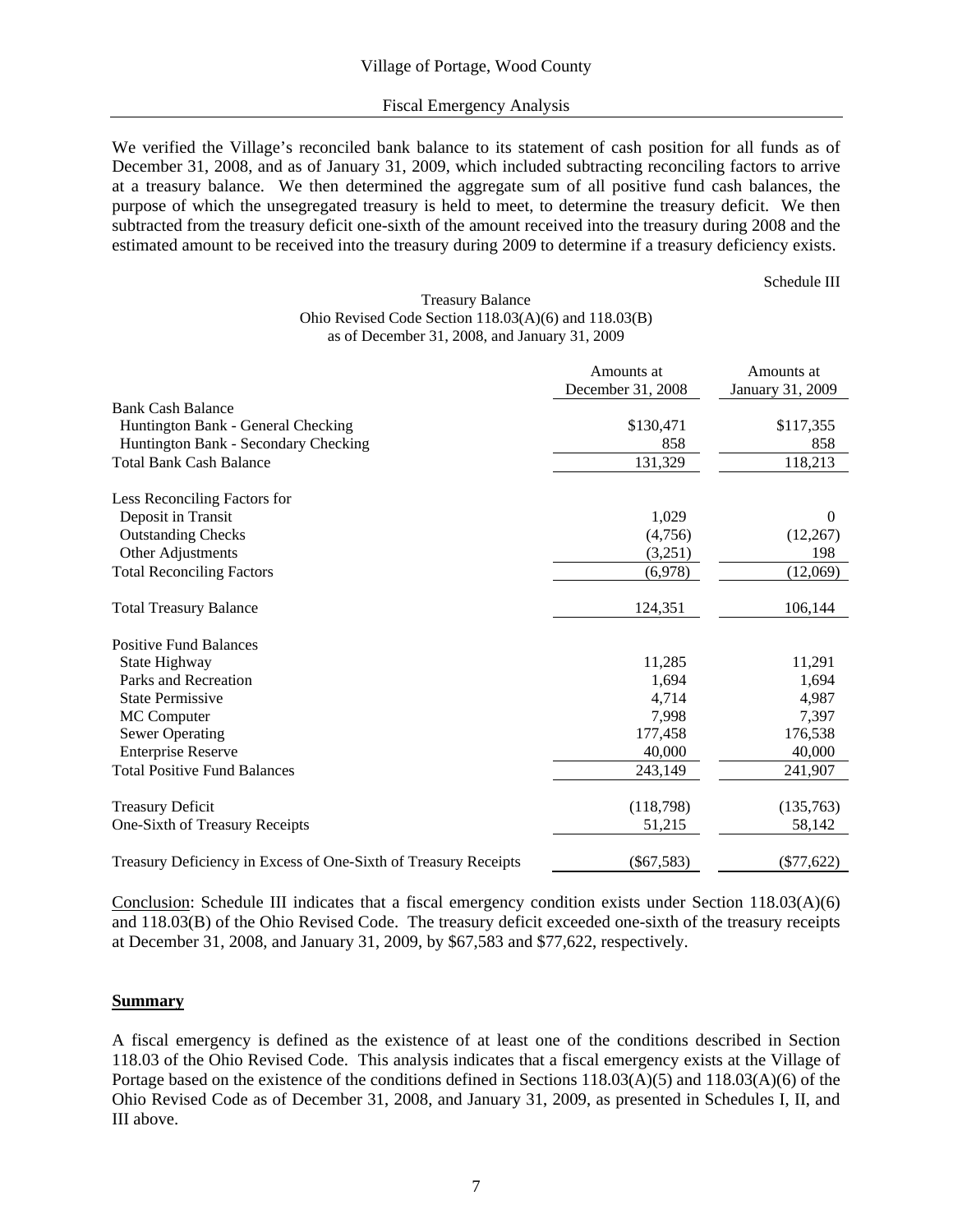#### Fiscal Emergency Analysis

Because the above procedures were not sufficient to constitute an audit made in accordance with generally accepted auditing standards, we do not express an opinion on any of the specific accounts and fund balances referred to above. Had we performed additional procedures or had we made an audit of the financial statements in accordance with generally accepted auditing standards, other matters might have come to our attention that would have been reported.